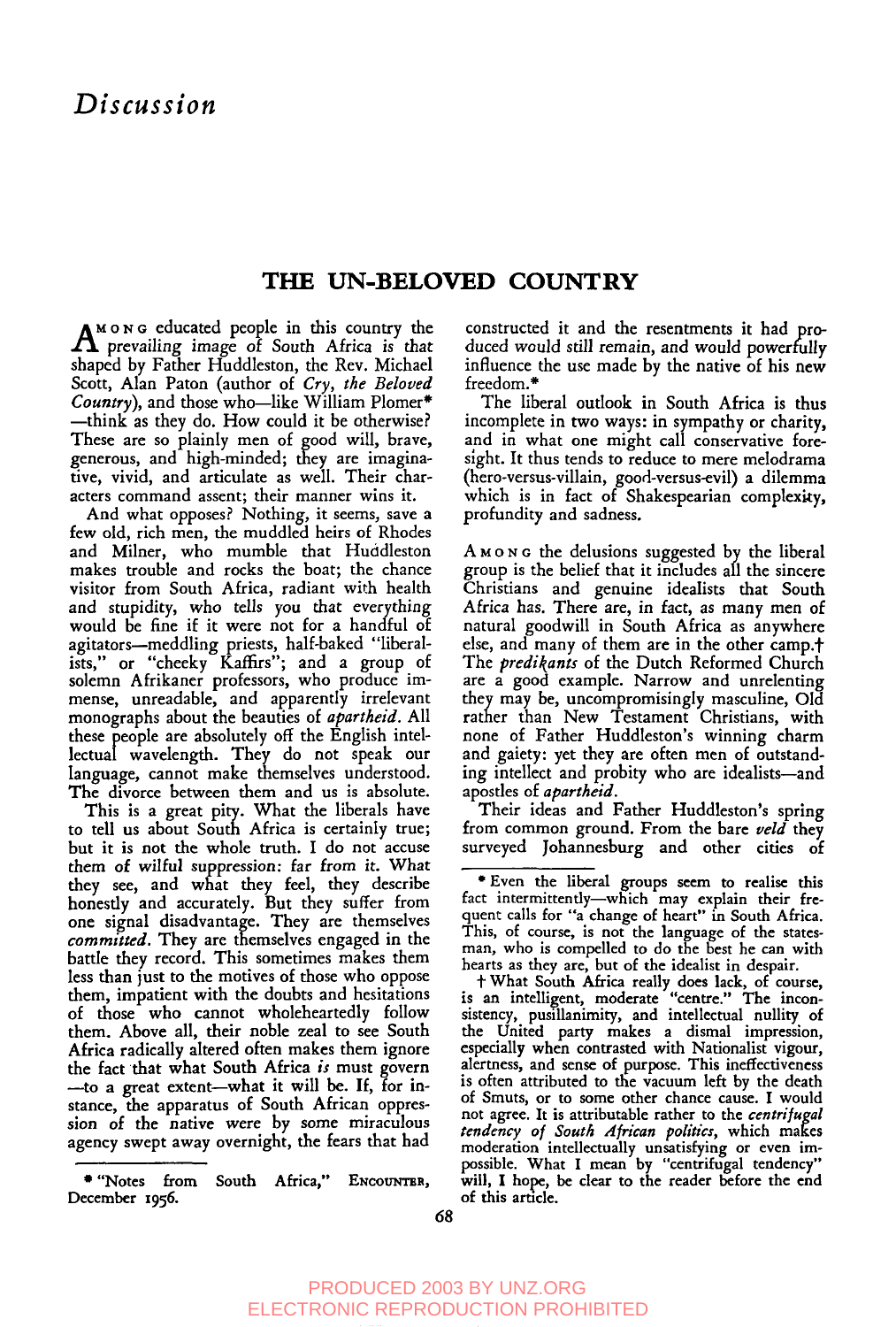Mammon; saw black and white in unregulated economic contact and noted that both sides were corrupted by it. Perhaps a rustic envy of Johannesburg's wealth lent fire to their congregations: it certainly made them more acceptable to their congregations. Their hands, like Father Huddleston's, were raised in pious horror. But there the similarity ends. They did not believe- as he does--that the conditions of contact could be altered to make it fruitful for both sides. They decided instead that it must be broken off. Black and white-they said-must be separated.

The passion with which an ideal is held must be measured by what men are prepared to sacrifice for it. The *predikants* were prepared to make large sacrifices for *apartheid*. As Father Huddleston himself points out, the Dutch Reformed Church at the B1oemfontein conference of December, i954, declared "that industry would have to do without black labour; that whites would have to do their own housework; that there would have to be a fresh approach to the land question"-which means that the land of some white farmers would have to be transferred to black. The Dutch Reformed Church, in other words, was prepared to sacrifice to *apartheid* white South Africa's prosperity and comfort, and presumably much of its own popular support. And in their teachings and writings the professors of Stellenbosch preached an *apartheid* equally pure, austere, and self-sacrificing--and impracticable.

It was not purity, austerity, and self-sacrifice, however, which commended *apartheid* to the South African electorate (commended it, indeed, to far more South Africans than vote Nationalist). It was that they saw in *apartheid,* or in certain parts of *apartheid,* their own interests reflected. The moment the *apartheid* ideal left the study of the professor or *predikant*, it became warped by the strains and stresses of South African life.\* Such parts of it as suit the white man are implemented; such as do not are not.

In particular it has been doctored to attract a new and electorally influential class--the Afrikaner poor-white of the towns. The last few decades have seen a sort of reversal of the Great Trek; the Afrikaner has drifted away from the land and the Nationalist vote no longer piles up ineffectually in rural *platteland* constituencies, but overwhelms urban ones as well. The urban Afrikaner is on the whole ignorant and ill-equipped for city life. He can only do jobs which the native, unrestricted, could do as well. He lives consequently in a perpetual state of feat which his arrogance hardly conceals. His idea of *apartheid* is a simple one: that the native should be kept down, moved on, shoved about and shown who's boss. For him the native is a threat and nothing else. Native welfare may worry professors and *predil(ants;* it does not worry him. And where *apartheid* works with manifest and exceptional injustice (as in the case of the destruction of Sophiatown and the mass removal of its inhabitants to another location outside Johannesburg) it is usually in deference to his wishes.

In charge of these very acts of injustice, you will often find an official in whose mind and conversation the wreckage of his idealism is still perfectly apparent: I have known several of them. He may quiet his conscience in various ways: by pointing out that Sophiatown *was a* slum (though there are twenty worse still standing); by suggesting that what appears at the moment to be injustice is only a small part of a grand plan, slowly unfolding in all its glory; or by explaining that, if he refused the job, somebody worse might accept it. He can be recognised by his manner, which is neither brutal nor stupid, but defensive, half-apologetic, over-explanatory. He will probably maintain that you can't make an omelette without breaking eggs (a dictum which might serve as any idealist's epitaph). Sometimes, even, in a burst of candour, he will confess that he is weary and disgusted by the whole business. But he is committed and he knows it.<sup>+</sup>

 $T_{\rm H0}$  u  $G_{\rm H0}$  this corruption of an ideal is moving and illuminating in itself, I would not have spent much time on it if it were not typical of what a country like South Africa--irrevocably split into hostile camps-does to idealists. South Africa has its own way with good intentions. It wrenches them from the hands of their originators; twists them, warps them; makes them subservient to the fears and hatred which in South Africa, in the last resort, decide everything. *Apartheid* has declined into an instrument of Afrikaner oppression. This is well understood. But South African liberals are also working with forces which they do not seem wholly to understand, which have aims in view totally different from theirs, and which would,

~Alexander Steward's book *You are Wrong, Father Huddleston* gives a fair but unintentional portrait of him.

<sup>~</sup> The classic example is the fate of the Tomlinson Report. Professor Tomlinson (an Afrikaner despite his name) was appointed chairman of socio-economic commission to instil some system into *apartheid.* After five years' study, he produced a massive 37-volume document, urging vast expenditure on native housing and industry and a drastic regrouping of South Africa's population. "My report," he claimed, "will stand the test of ethics." What matter ? Bewildered and saddened, he sat in the public gallery of the South African lower house while his report was torn to bits by the Nationalist Government.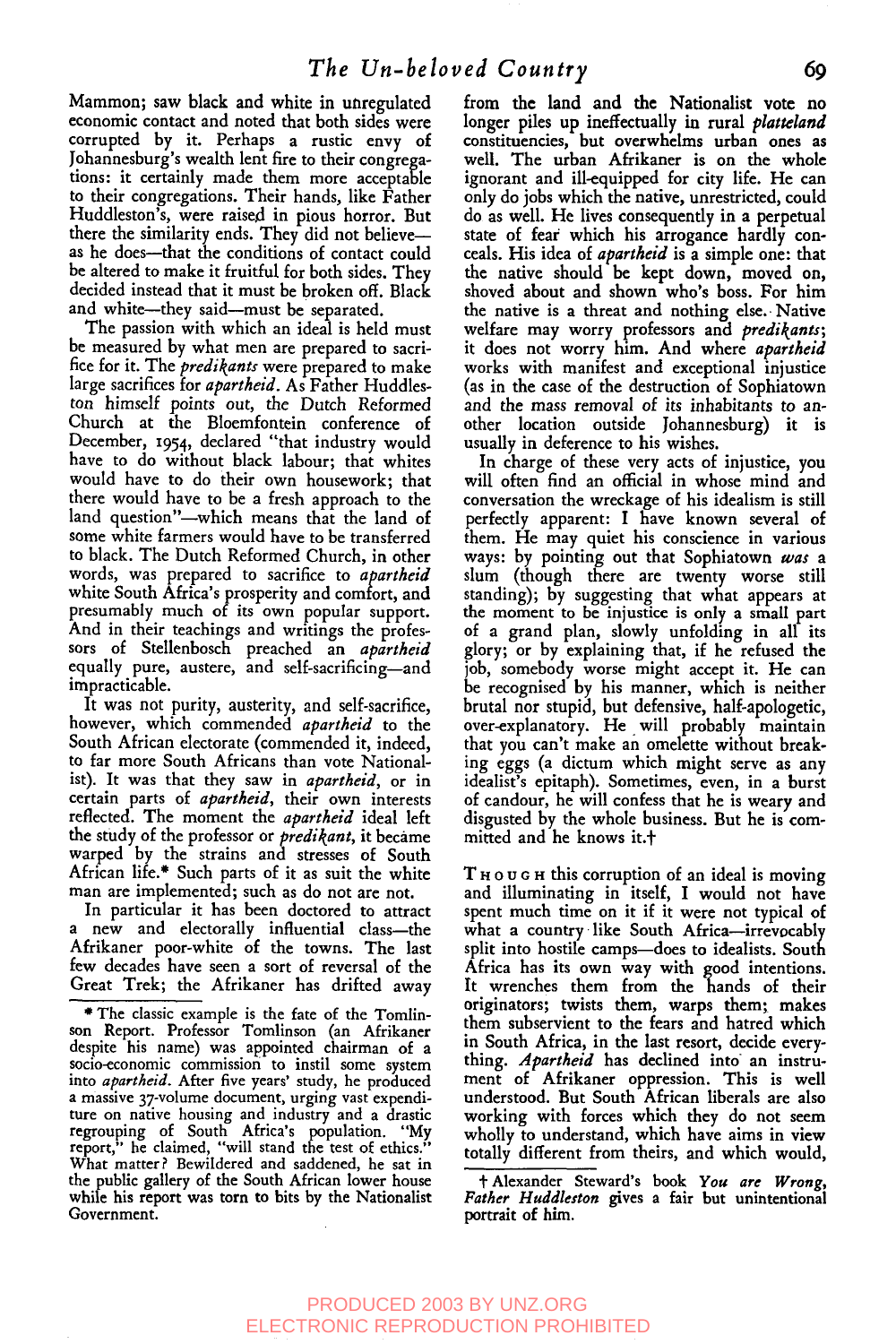if they could, make South African a liberal's nightmare.

The attitude of South African liberals is based on a natural sense of shame that the black man should have been treated as he has been: so ill, with such injustice and bad faith. They regard it accordingly as their duty to see that this injustice is redressed. They are working for specific concessions, to be made by the white man after "a change of heart" brought about by fear or compassion. They do not envisage the end. of white supremacy; but they believe that it should be made to work for the benefit of black as well as white. Nevertheless, two factors force the native alliance upon them--their own weakness, which makes them seek support where they can; and their belief that bridges must be flung across the widening gulf that separates black from white before it is too late. They assume--or act upon the assumption--that the native has the same objects in view as themselves. Since he marches at their side, they assume that he is going to the same place and will stop when they do. There could be no greater illusion.

The native can no longer be satisfied by concessions thrown to him by the white man. He wants not gifts, but power; he wants not specific rights, but *the power to determine his own rights.* Bitter experience has taught him that what the white man concedes the white man can also take away. Of course he would like to live where he pleases, do what job he likes, and escape from the continual humiliations of the colour bar. But above and beyond all these subordinate rights, he wants the power to make them secure: the power, indeed, if he wishes, to impose upon his white enemies all the disabilities under which he now suffers. His aim is not to make the white man see the light but-more likely--to show him the door. And how could one expect him to feel differently?

The general truth of this will be accepted by those who have watched the development of a nationalist movement in, say, India or in any British colony. The moment a subordinate objective is achieved, all interest in it is lost; agitation is switched to achieve the next; moderate leaders give place to extreme; and "permanent," "once-for-all" settlements are overturned like ninepins one after another, until, step by step, power is won. In South Africa this is no longer a matter of probabilities, intuition, or guesswork. The final objectives of African nationalism have been repeatedly stated by its leaders in the most sober terms, e.g. Chief Luthuli, President-General of the African National Congress, speaking on the B.B.C. Among his stated objectives are "the attainment of universal adult suffrage in the

Union of South Africa"--a country in which black outnumbers white by thirteen to two. What Chief Luthuli wants, in other words, is a South Africa in which the white electorate is entirely swamped by the black, in which the white man's privileges, rights, property, livelihood, and even life are entirely at the black man's mercy. Chief Luthuli is regarded as a moderate man. He was speaking to an audience he does not wish to antagonise by threats or by intransigence. It is fair to assume that he expresses the African's minimum political demands. Yet, as the next speaker (a native defending *apartheid*) retorted, the white man would concede these minimum demands 'only over his [the white man's] dead body."

Chief Luthuli, of course, rejects the use of violence. To say that this is the language of conscious weakness rather than of conviction is not to impugn Chief Luthuli's personal good faith. It is merely that his means are obviously inappropriate to his ends. Non-violence, passive resistance, and "the Defiance Campaign" are ideas imported from India which have all the prestige of having won independence there. But<br>they will not succeed in South Africa. In India they were used against a handful of officials with guilty consciences, already on the defensive, half-afraid to use force, half-willing to go, and doubtful only as to the time. In South Africa they are used against an Afrikaner population (in particular against an Afrikaner police force) which is united, resolute, and violent; which is in Africa, it considers, by right and in Africa, it considers, to stay; which *must* stay in Africa because it has nowhere else to go. It cannot retire on a pension to grumble in Cheltenham or Budleigh Salterton; in Africa it lives, or dies. Against such an adversary non-violence is absolutely futile. If people like Chief Luthuli do not come to realise this, they will assuredly be supplanted by people who do.

South African liberals seem strangely blind to native ambitions and to the fact that violence must be involved in achieving them. They find it only too easy to sentimentalise over the weak and oppressed, to exaggerate their real virtues and add wishful ones to them. They claim to be the only South Africans who have any human contact whatever with the native or the slightest idea what he is thinking about. And in a sense they may be right. Between the ordinary South African and the native there yawns a rift unparalleled in any other single state: a state which was created by prejudice and indifference, and which is now widened by legislation. For many South Africans the native is merely a menace- as vague and faceless as the Yellow Peril to Kaiser Wilhelm. He is something which appezrs and does the work; which comes in the morning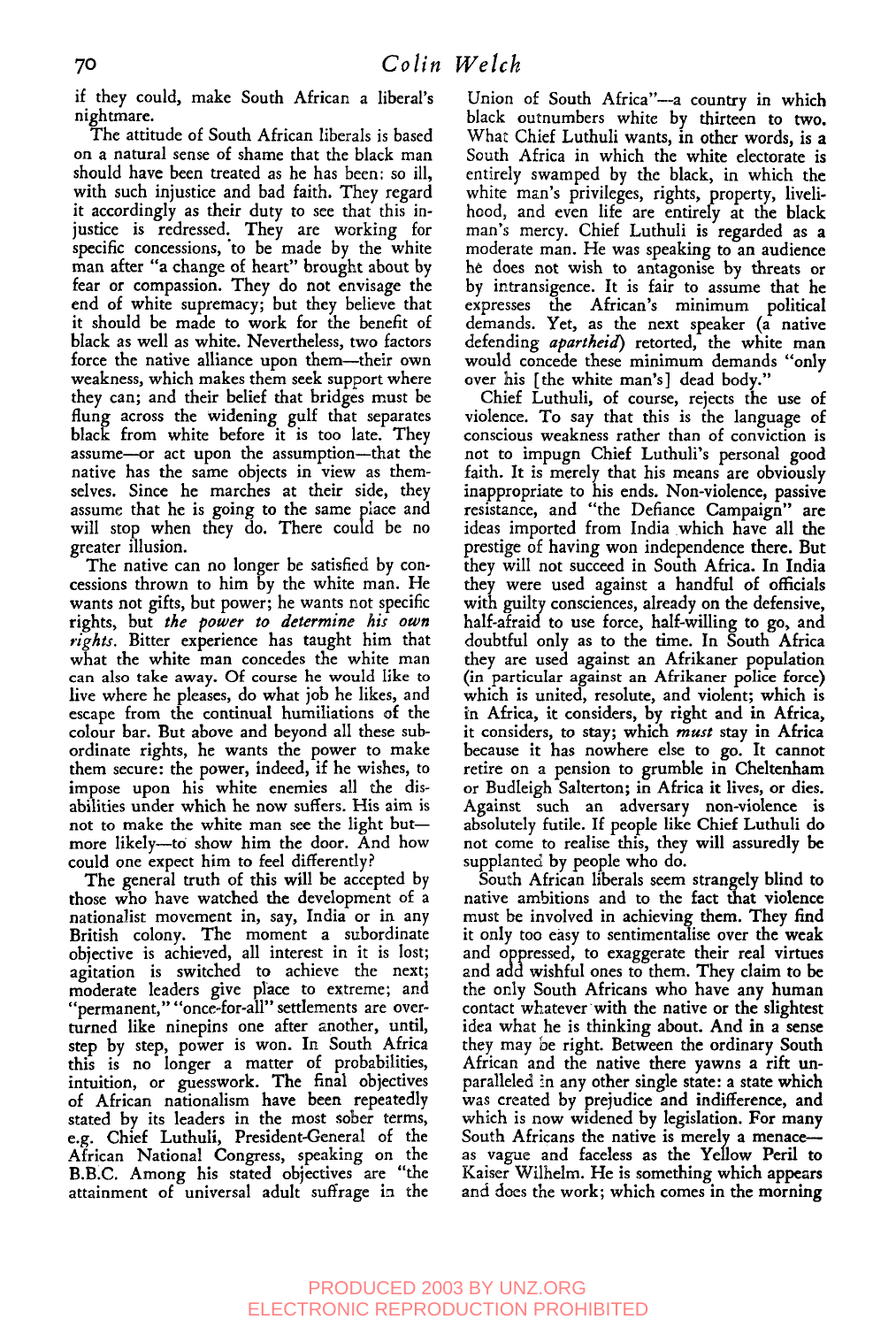from heaven knows where, and goes heaven knows where when work is done. If there has ever been a Christian society with less paternal interest in its poor, I know nothing of it. In the circumstances, the native in South Africa truly shows a patience in adversity, an inexhaustible gaiety and capacity for fun which is quite astonishing andwhich, I am sure, too often misleads his liberal friends.

It is not merely that it is doubtful, as Mr. Sampson, the ex-editor of "Drum," implies,\* whether South African liberals know any more about the native than the others do. It is that they ignore the brutal facts of a tragic situation. In every oppressed man there is a potential oppressor, in every man treated with cruelty and iniustice a man possibly thirsting to repay all, with interest. Read with this insight, the most moving documents of native suffering in South Africa (though written with quite a different purpose in mind) must suggest very forcibly what the native is thinking about. Treated in the way these documents describe, the native would be more than human if his mind were not clouded by hatred, if he did not dream continually of revenge-"a Night of the Long Knives." Remember, too, what schooling in the use of political power the native has received from the Afrikaner: who dare say he has not learnt this terrible lesson ?

South African liberals protect and encourage African leaders, listen to them expounding their grievances with patience and moderation and march beside them in dignified processions of

f How near, the recent riots in Twist St., Johannesburg, suggest. Here was a crowd which any dozen Metropolitan policemen could (according to one observer) have handled with ease. In South Africa it provoked batons, gun-fire, and bloodshed.

protest. But do they know what thoughts li<br>behind the patience and the dignity? And do behind the patience and the dignity? And do they suspect that for those they protect the supreme humiliation may. be the necessity of expounding (with appropriate moderation) their grievances *to a white man?* And do they understand that their protégés are marching to an entirely different destination-a destination to which only violence, bloodshed, and destruction can lead them?

'Tin donvinced that communism is not a serious danger in South Africa," Father Huddleston told Sampson, "otherwise I wouldn't be doing what I am... it'll be a terrible thing if I'm wrong." In the strict sense of the word, Father Huddleston is probably right. But "communism" does not embrace all evil; there are evil things outside it. There was a *jacquerie* before Marx, and a Terror before Lenin. "Extreme nationalism," said Chief Luthuli, "is a greater danger [in South Africa] than communism, and a more real one...." If Father Huddleston were wrong about that, that too would be a terrible thing.

THE tragedy of South Africa is to be a land without unity or repose. It has no long, unfolding past, out of which the future could be peacefully evolved; nothing rocklike upon which reform can be securely based. All is agitation, with hysteria not far below the surface.<sup>†</sup> There is in South Africa no vast, steady, still centre of opinion: only centrifugal extremes, to which men are irresistibly drawn.

en are irresistibly drawn.<br>Fashioned for conflict, South Africa offers it choice: for black supremacy, or for white? Some --the best, maybe--reject the choice in favour of justice for both. But South Africa will not be denied. She takes those who seek justice through separation or *apartheid* and makes of them the unwitting tools of white supremacy; and she takes those who seek justice through integration or liberalism and makes of them the unwitting forerunners and agents of black supremacy. Using both impartially, she hammers the native into a revolutionary force; the one loading him with chains, the other helping him to struggle free; both fashioning him into the instrument of final, bloody, irrevocable disaster.

*Colin Welch*

<sup>\* &</sup>quot;Whites are things to be used," a native journalist told him; "they can be very useful if they're handled properly. ... You must get as much as you can out of them, obviously; and whatever you do you must avoid annoying them...." "Hand-<br>ling whites" comments Sampson, "is an important ling whites," comments Sampson, "is an important part of an African's education; he must flatter the white man, study him, coax him, handle him with the greatest care, and at all costs avoid dis-<br>favour. . . . The mock humility of Africans ... The mock humility of Africans towards whites is usually successful, and the whites remain largely ignorant of the deception."